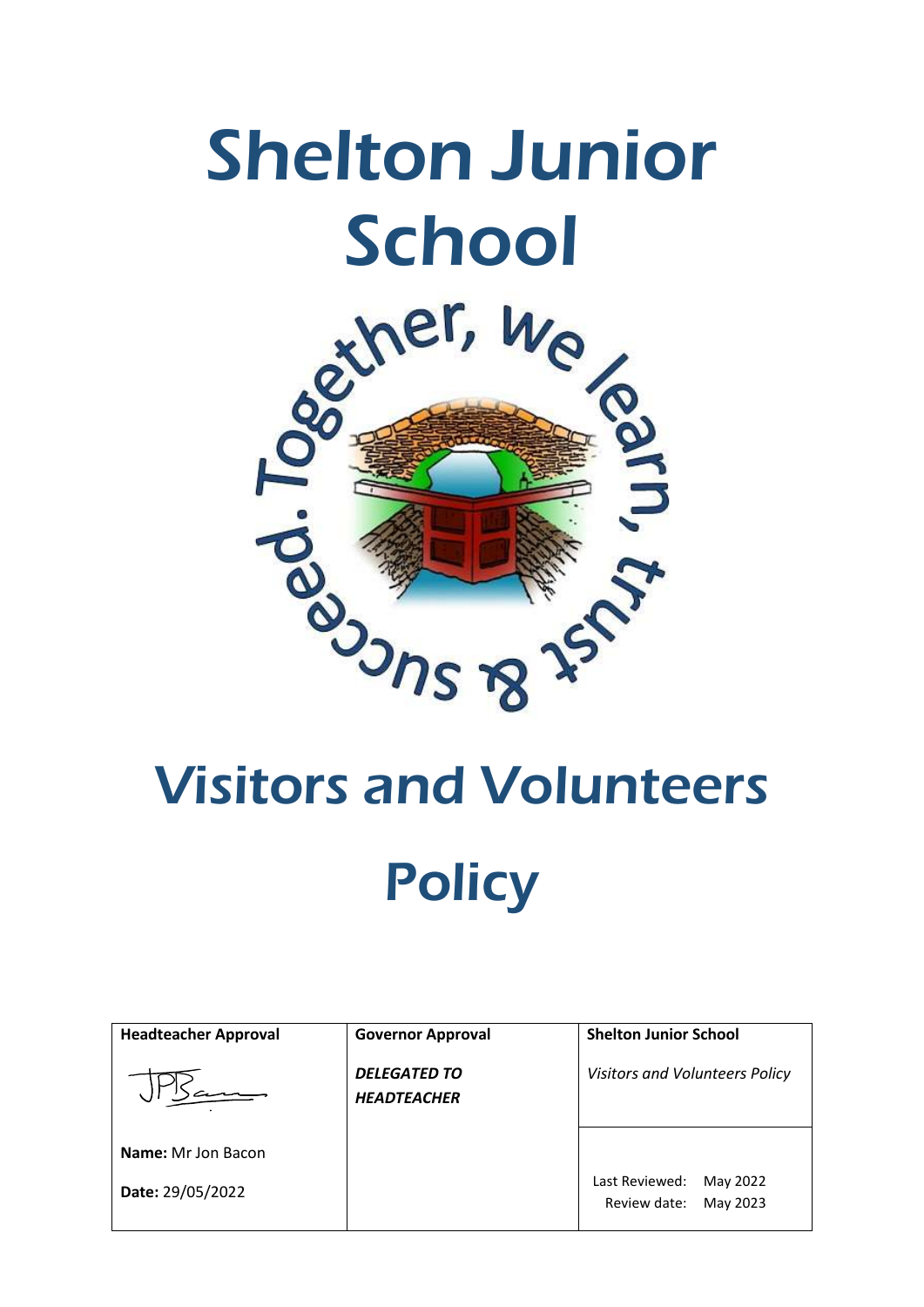# <span id="page-1-0"></span>**Policy review dates and changes**

| Date       | By whom    | <b>Summary of changes made</b>                        |
|------------|------------|-------------------------------------------------------|
| 15/01/2020 | ${\sf JB}$ | Updated school website                                |
| 15/01/2020 | ${\sf JB}$ | Clarified how and where all visitors should report to |
|            |            |                                                       |
|            |            |                                                       |
|            |            |                                                       |
|            |            |                                                       |
|            |            |                                                       |
|            |            |                                                       |
|            |            |                                                       |
|            |            |                                                       |
|            |            |                                                       |
|            |            |                                                       |
|            |            |                                                       |
|            |            |                                                       |
|            |            |                                                       |
|            |            |                                                       |
|            |            |                                                       |
|            |            |                                                       |
|            |            |                                                       |
|            |            |                                                       |
|            |            |                                                       |

 $\overline{2}$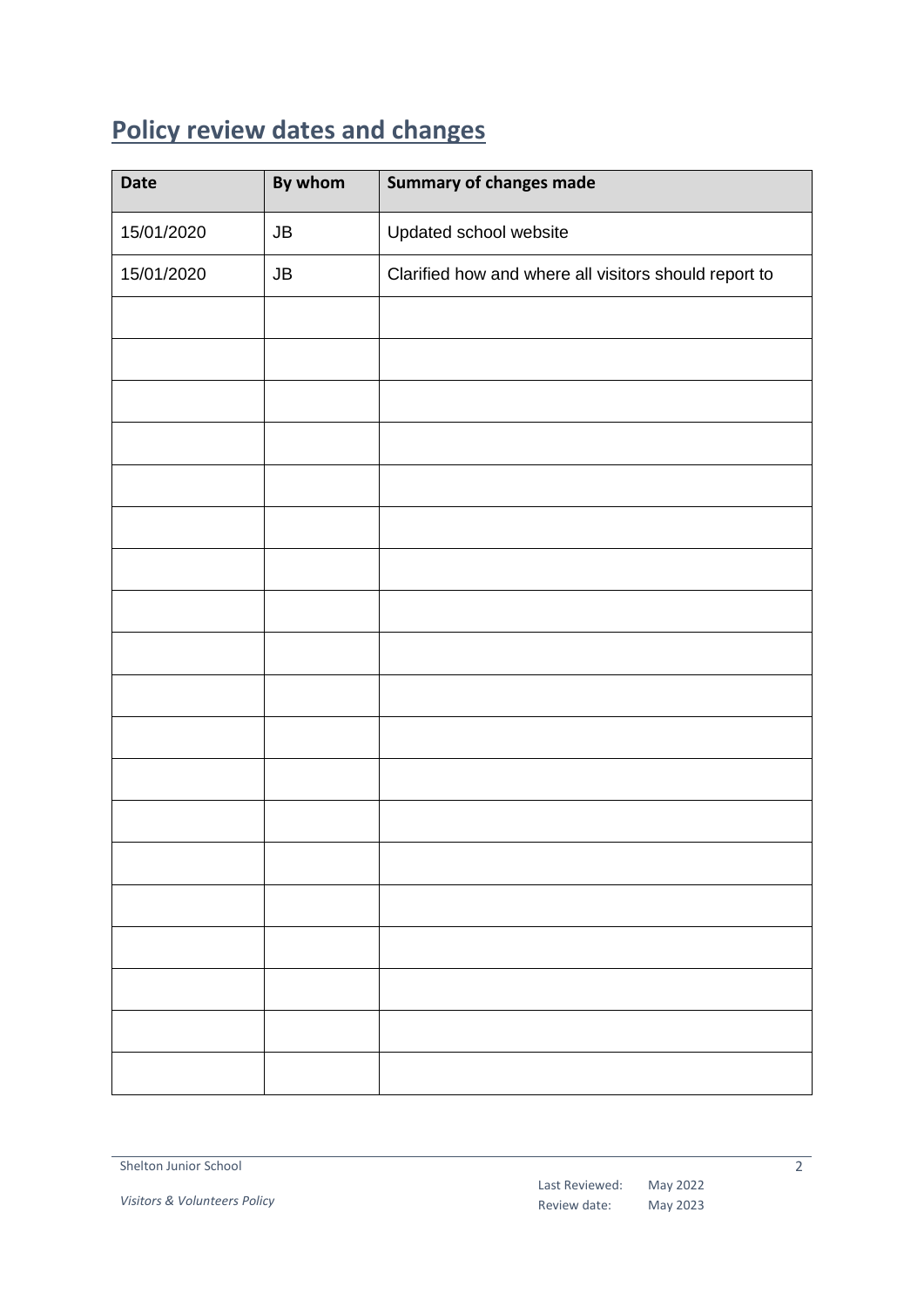# Contents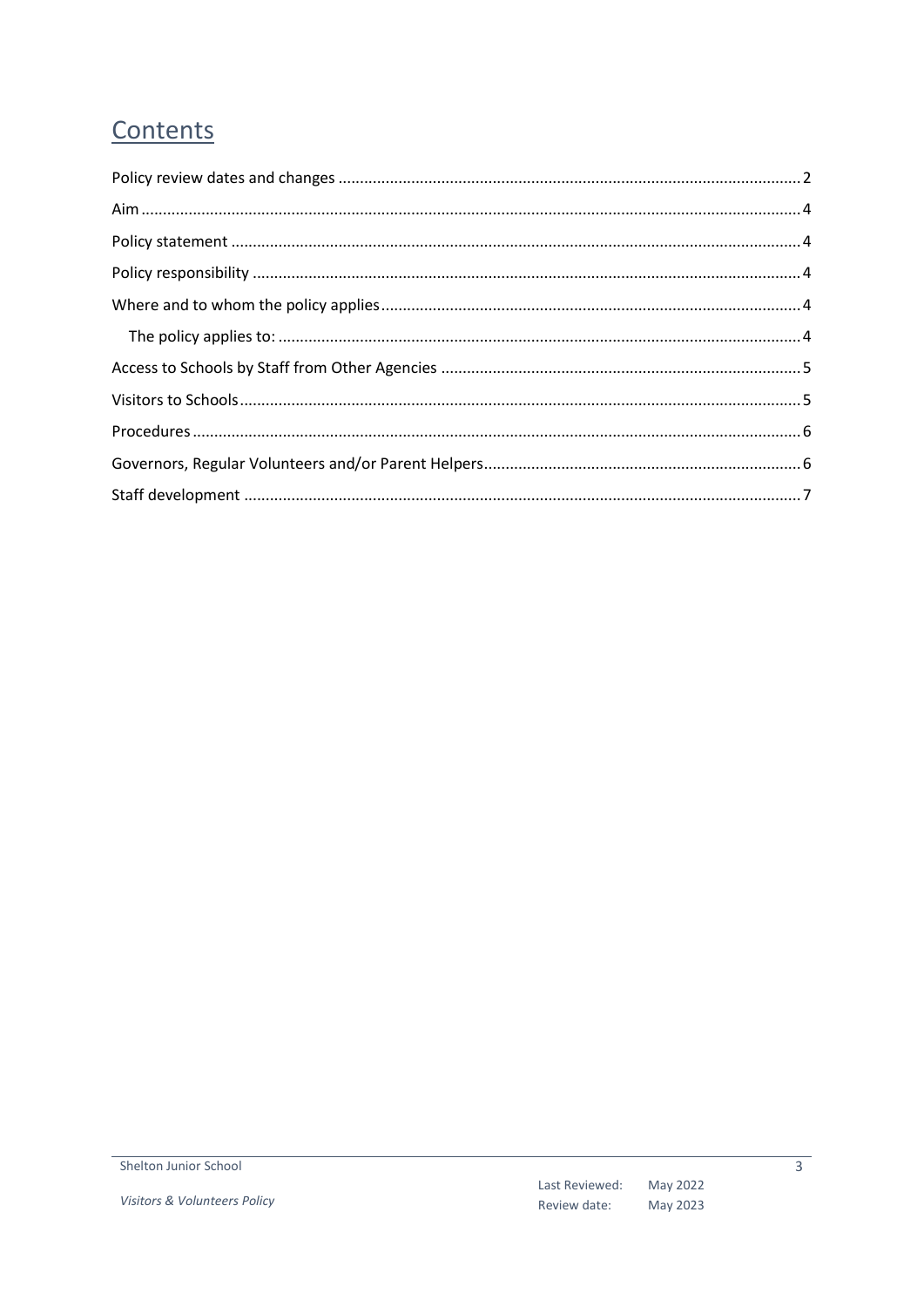# <span id="page-3-0"></span>**Aim**

To have in place a clear protocol and procedure, which is understood and implemented by all staff, Governors, visitors, volunteers and parents. The ultimate aim is to ensure that students at our school can learn and enjoy extra-curricular experiences, in an environment where they are safe from harm.

## <span id="page-3-1"></span>**Policy statement**

Visitors are very welcome to our school, however it is our schools responsibility to ensure that the security and well-being of our pupils is uncompromised at all times.

The school has a legal duty of care for the health, safety and wellbeing of all pupils and staff. This duty of care incorporates the duty to 'safeguard' all pupils from being subjected to any form of harm or abuse. It is the responsibility of the Governing Body and the Headteacher to ensure that this duty is implemented at all times.

In performing this duty, the Governing Body recognises that there can be no complacency where child protection and safeguarding procedures are concerned. The school therefore requires that ALL VISITORS (without exception) comply with the following policy and procedure.

# <span id="page-3-2"></span>**Policy responsibility**

The Designated Safeguarding Lead is the member of staff responsible for the implementation, coordination, dissemination and review of this policy. All breaches of this policy must be reported to the Designated Safeguarding Lead.

# <span id="page-3-3"></span>**Where and to whom the policy applies**

The school is deemed to have control and responsibility for its pupils anywhere on the school site, during normal school hours, during after school activities, and on school organised (and supervised) off-site activities.

#### <span id="page-3-4"></span>**The policy applies to:**

- All teaching and non-teaching staff employed by the school
- All external visitors entering the school site during the school day or for after school activities (including supply teachers/peripatetic tutors/sports coaches and topic related visitors e.g. authors, journalists)
- All Governors of the school
- All parents (including parent helpers)
- All pupils
- Other education related personnel (local authority staff, Inspectors, health care professionals etc)
- Buildings and Maintenance Contractors

#### Shelton Junior School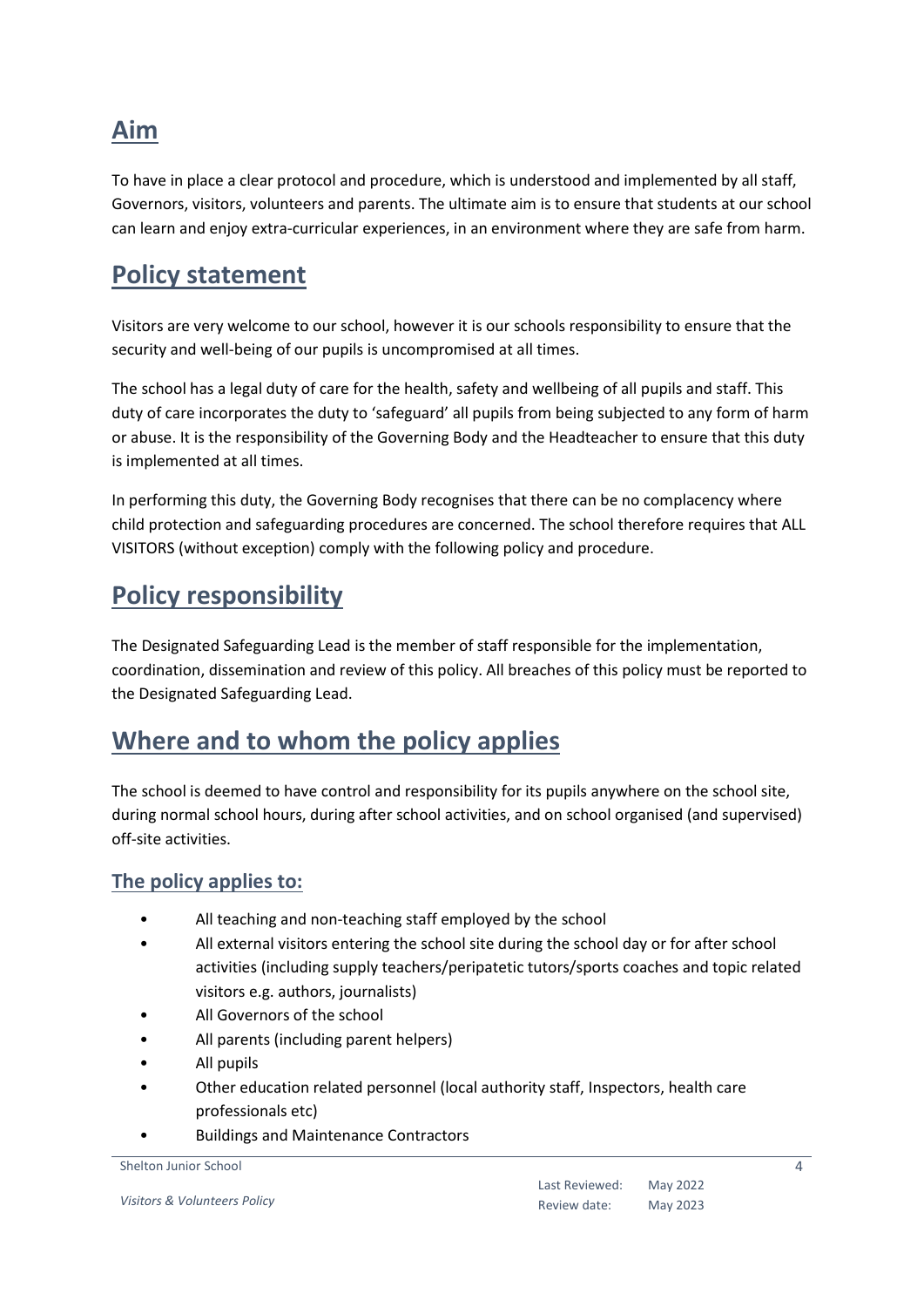# <span id="page-4-0"></span>**Access to Schools by Staff from Other Agencies**

National guidance in Keeping Children Safe in Education (KCSIE) outlines school roles and responsibilities in respect of providing access to children for assessment and the checks required on visitors to schools.

Access for Assessment: "Governing bodies and proprietors should ensure that the school and colleges contributes to interagency working in line with statutory guidance Working Together to Safeguard Children. Schools and colleges should work with social care, the police, health services and other services to promote the welfare of children and protect them from harm. This includes providing a coordinated offer of early help when additional needs of children are identified and contributing to inter-agency plans to provide additional support to children subject to child protection plans. All schools and colleges should allow access for children's social care from the host local authority and, where appropriate, from a placing local authority, for that authority to conduct, or to consider whether to conduct, a section 17 or a section 47 assessment." (Part 2: The Management of Safeguarding, Inter-agency working, section 59, page 16).

# <span id="page-4-1"></span>**Visitors to Schools**

Staff working for services such as Derby City Council Children's Services, CAFCASS and Derbyshire Healthcare Foundation Trust should be identified as a visitor to the school.

KCSIE Part 3: Safer recruitment, point 138 states: "Schools and colleges do not have the power to request DBS checks and barred list checks, or ask to see DBS certificates, for visitors (for example children's relatives or other visitors attending a sports day). Headteachers and principals should use their professional judgment about the need to escort or supervise visitors."

Senior Her Majesty's Inspector Deirdre Duignan has confirmed checks on visitors should comply with the above legislation.

- All staff in paid or unpaid work that involves working with children where the work is classed as a regulated activity must have a DBS enhanced with barred list check. The employing agency such as Derby City Council is responsible for obtaining and scrutinising DBS checks on their staff.
- The DBS are clear that only employers and licensing bodies can request a DBS check and in accordance with section 124 of the Police Act 1997, certificate information is only passed to those who are authorised to receive it in the course of their duties.
- Other than on very rare occasion's staff from Children's Social Care should inform the school prior to their visit to see a child or young person. Staff from other organisations should always notify the school prior to their visit.
- Anyone employed by an organisation to work with children and their families will have a photo ID which should be shown prior to any visit to verify the individual. If at any stage the school wish to take further action to confirm the identification of the individual, a

#### Shelton Junior School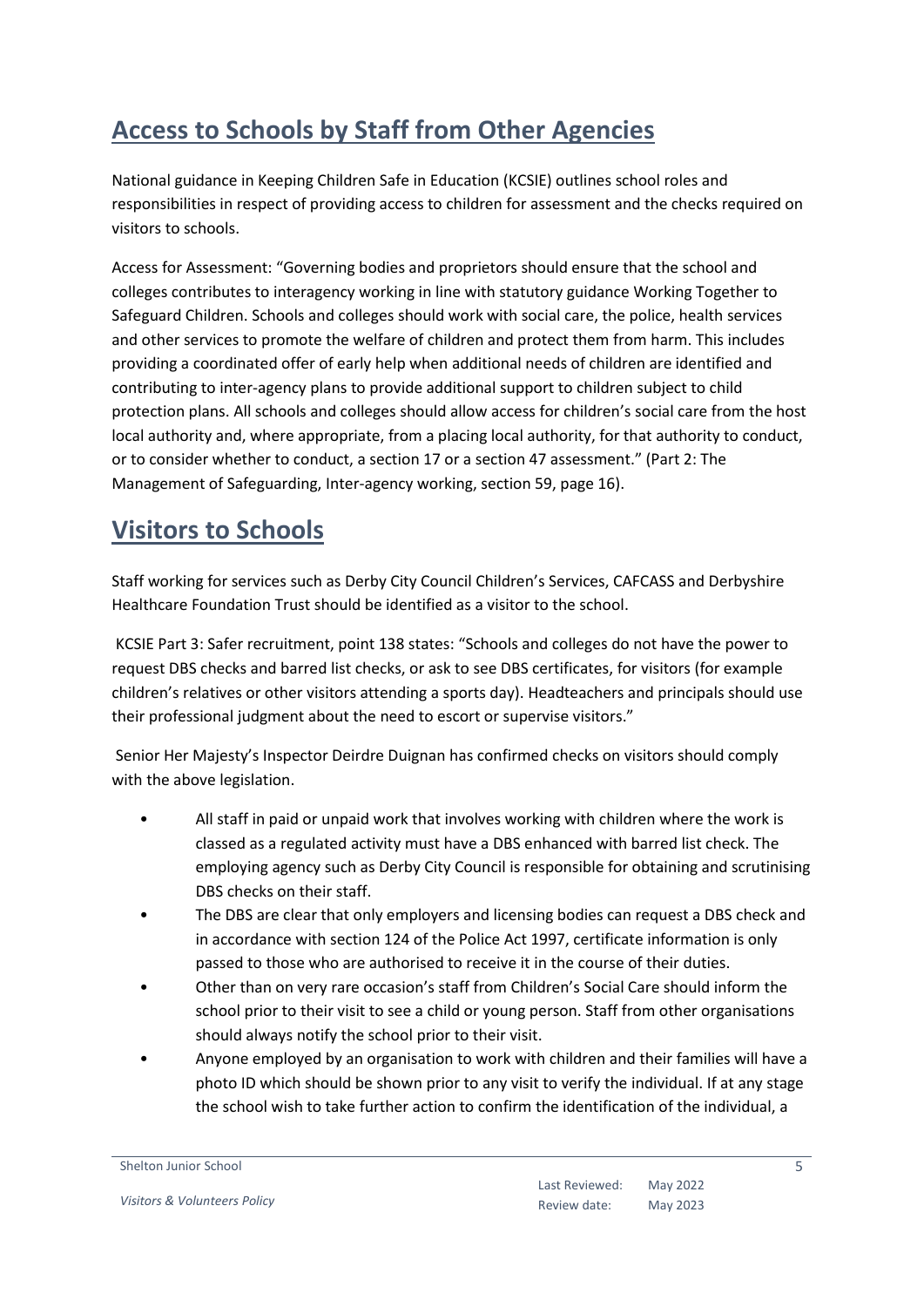discussion should take place with their manager using the main number of their organisation.

### <span id="page-5-0"></span>**Procedures**

The School Office should be informed of all pre-arranged visitors to the school.

All visitors to the school will be asked the purpose of their visit, who has invited them and be asked to provide formal identification at the time of their visit.

Visitors should enter the school via the main entrance and report to the school office.

All visitors will be asked to sign in.

All visitors will be required to wear an identification badge, the badge must remain visible throughout their visit.

All visitors should be made aware of whom the designated lead is for child protection and that any safeguarding concerns should be reported to them. Written guidance will be given to visitors with information and photographs of the safeguarding team, available on the back of the identification badge.

Visitors will then be escorted to their point of contact OR their point of contact will be asked to come to the School Office to receive the visitor. The contact will then be responsible for them while they are on site.

On departing the school, visitors should leave via the school office, sign out and return the identification badge to the School Office.

Please note: If a planned visitor fails to arrive with appropriate identification, they will not be permitted to have unsupervised contact with a child.

# <span id="page-5-1"></span>**Governors, Regular Volunteers and/or Parent Helpers**

All Governors, regular volunteers and/or parent helpers that involves working with children where the work is classed as a regulated activity must have a DBS enhanced with barred list check.

All Governors, volunteers and parent helpers should follow the procedures set out above.

New Governors will be made aware of this policy and be familiarised with the procedures as part of their induction. This is the responsibility of the Headteacher and the Chair of Governors.

New volunteers or parent helpers will be asked to comply with this policy at their Induction meeting with the Headteacher before coming into the school for an activity or class supporting role